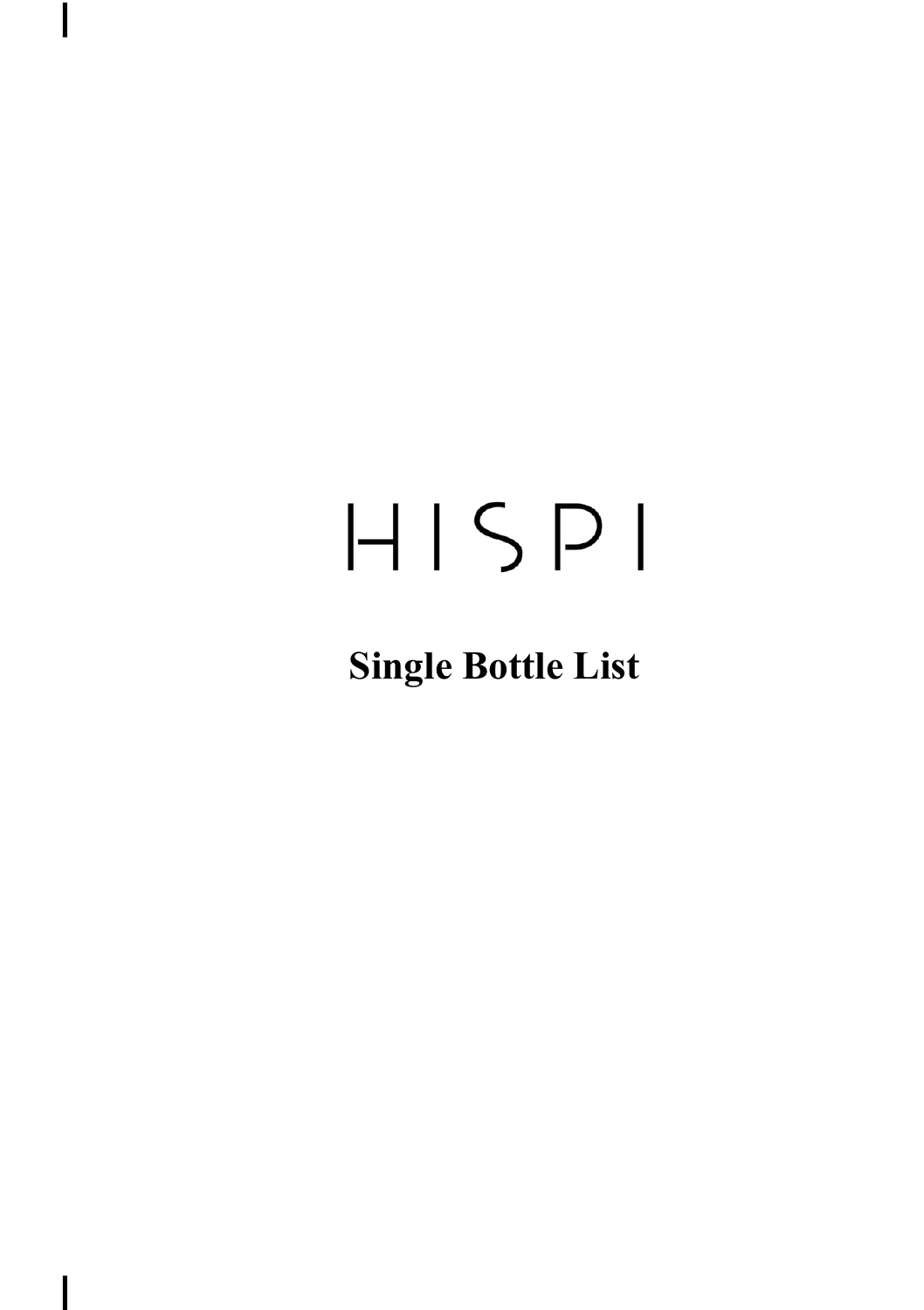#### **CHAMPAGNE**

#### **2006 Charles Heidsieck, Blanc des Millénaires**

One of the great names of Champagne, founded in 1851 by Charles-Camille Heidsieck, the original 'Champagne Charlie', the foundation of its modern fame rests on the unrivalled quality of its wines, which receive countless awards and accolades year after year. The masterpiece is the Blanc des Millénaires. Only released in special vintages, it is made of the best Chardonnay from the Côte des Blancs. The 2016 is an elegant and distinctive Blanc de Blancs, showcasing an opulent aromatic profile and a silky texture so characteristic of this rare cuvée.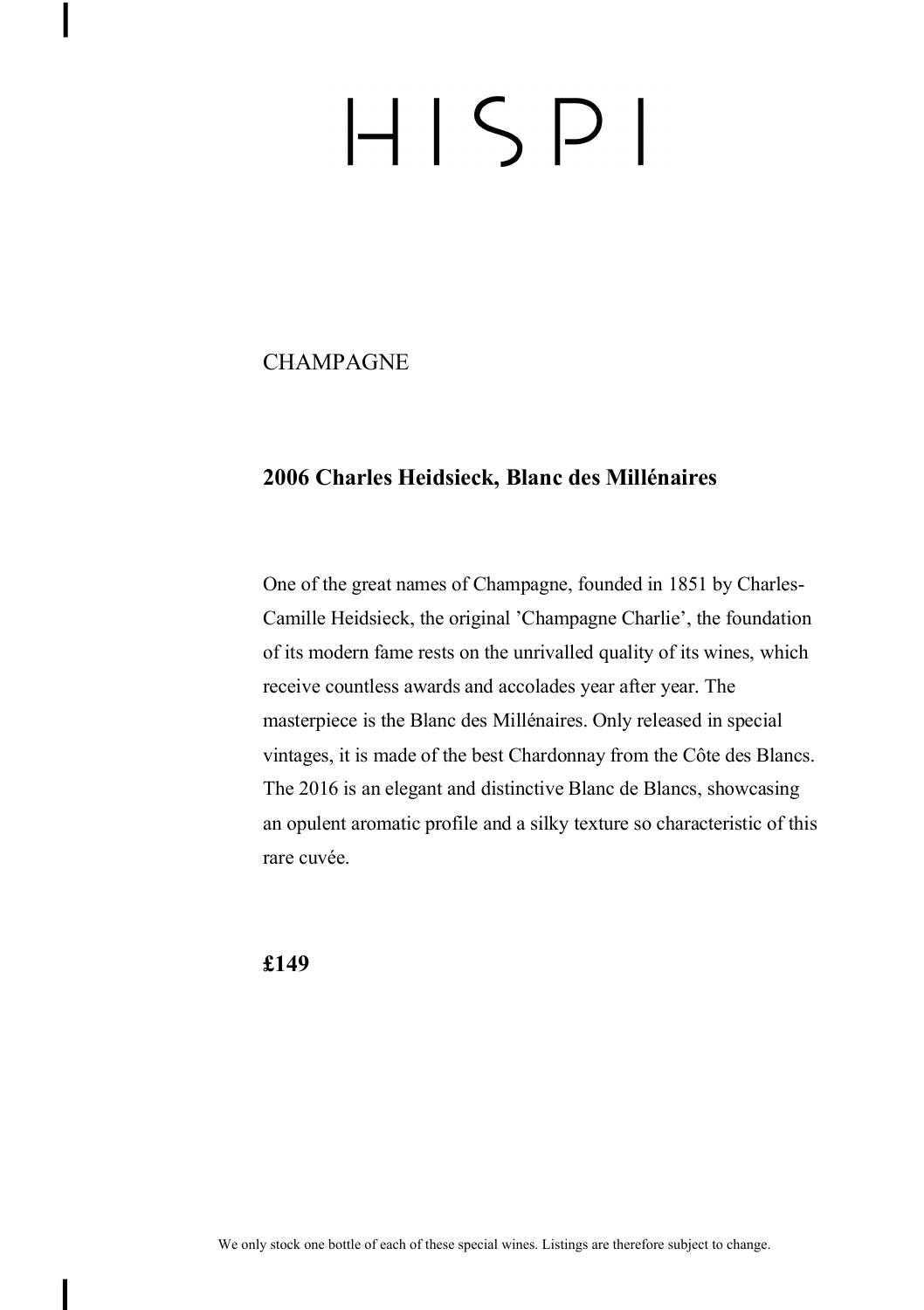**WHITE** 

#### **2020 David Moret, Meursault 'Sous La Velle'**

David Moret is a micro-négociant who makes wines in his small cellar in Beaune. 'Sous La Velle' is a 'lieu-dit', or single vineyard, located next to the town of Meursault itself at an altitude of roughly 200 metres above sea level. This is a quintessential Meursault with opulent, layered aromas of citrus fruit, white fleshy peach, and mineral notes. On the palate, it is rich and bold with concentrated flavours of stone fruit, freshly baked pastries and vanilla pod which are perfectly balanced with bright, refreshing acidity.

**£99**

We only stock one bottle of each of these special wines. Listings are therefore subject to change.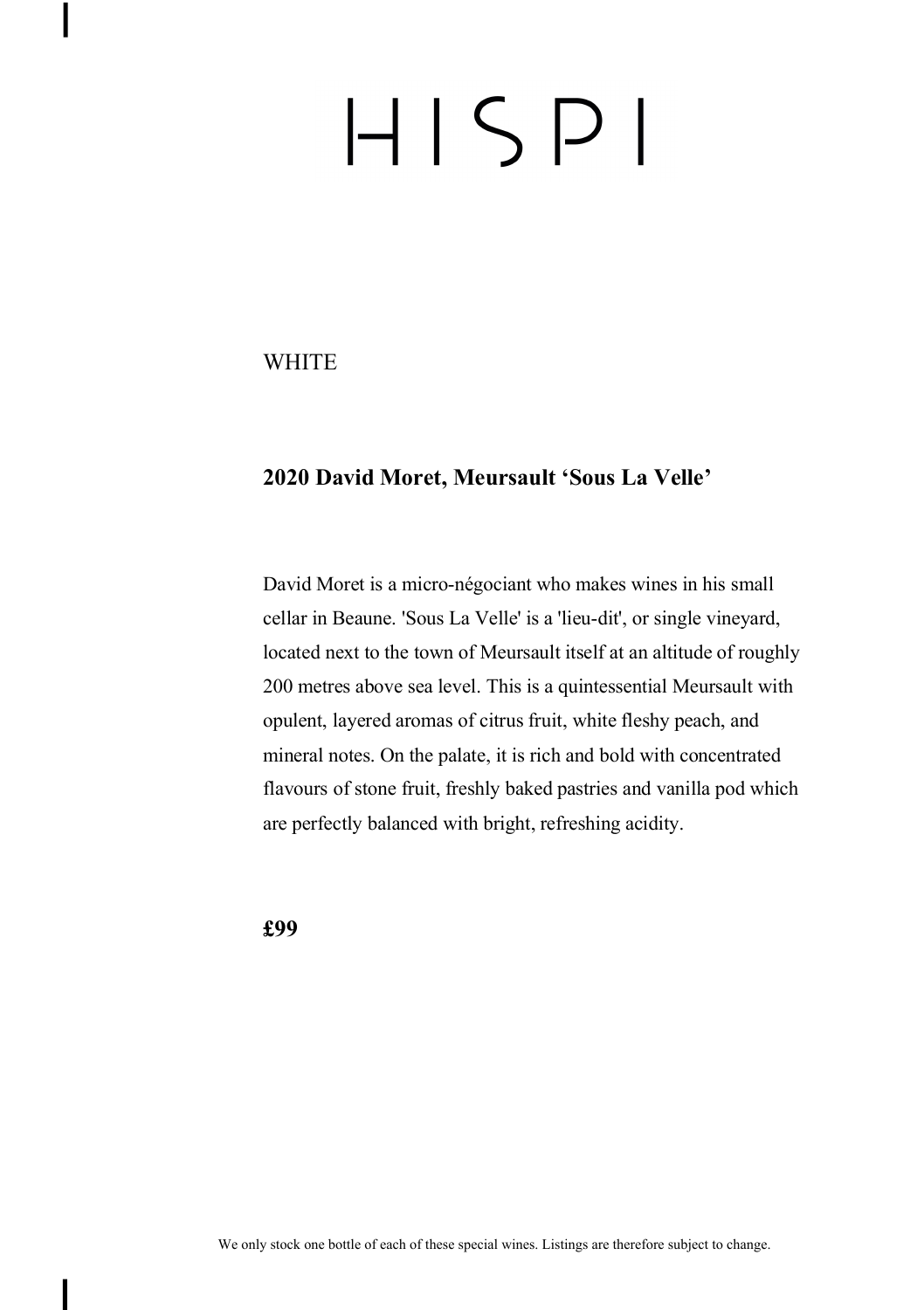**WHITE** 

### **2018 Jean-Noël Gagnard, Chassagne-Montrachet La Boudriotte 1er Cru**

This famous domaine is certified organic and is run biodynamically with low intervention. From a Premier Cru vineyard, 'La Boudriotte', the wine perfectly expresses the character of its site. It has an elegant nose with fragrant aromas of white flowers, hazelnut and lemon sherbet. It is rich and silky in the mouth, with a long, layered finish.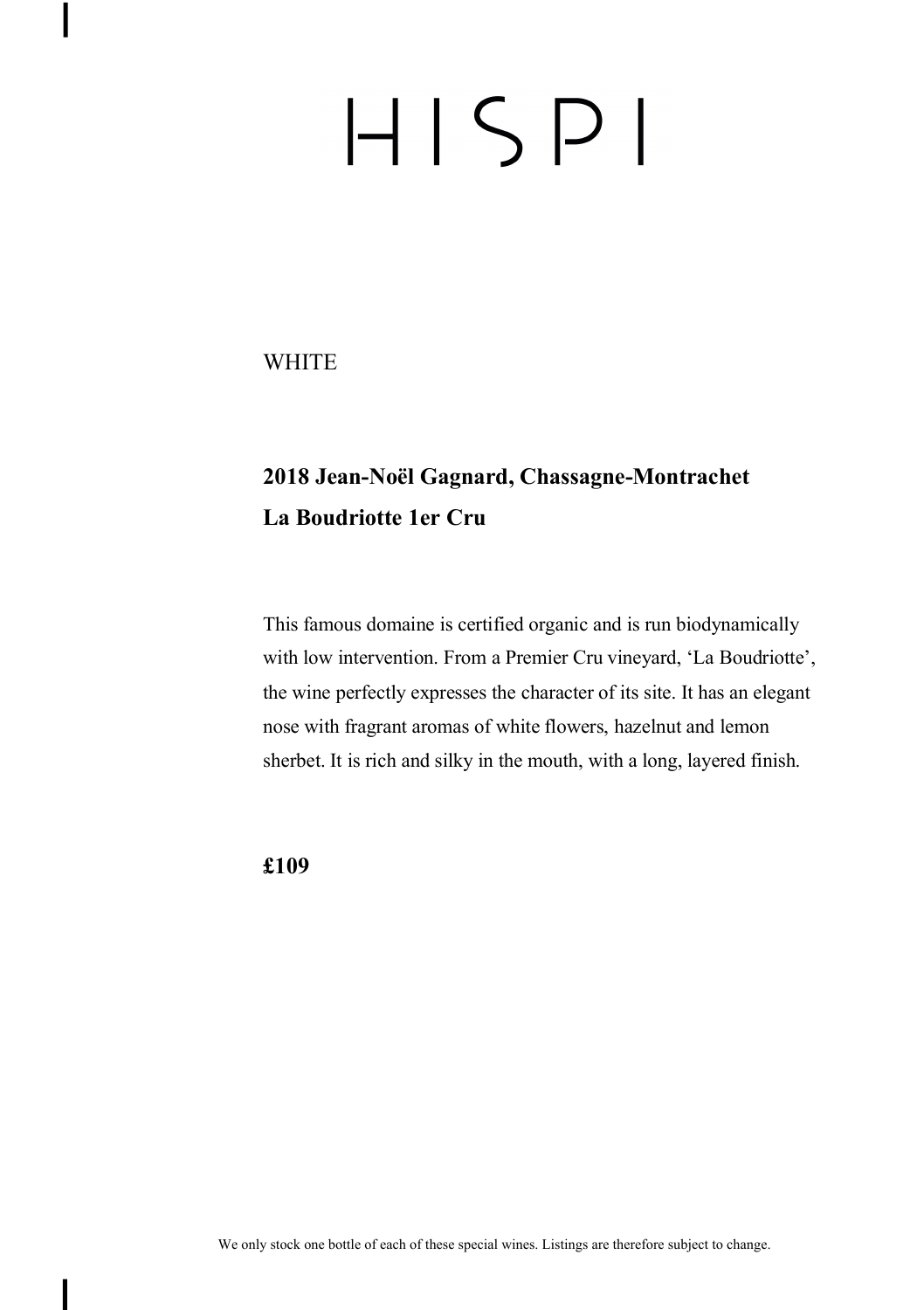**WHITE** 

### **2015 Maximin Grünhaus, `Abtsberg` Grosses Gewächs Mosel Riesling**

The estate of Maximin Grünhaus has a history of viticulture that dates back to Roman times. Abtsberg is the estate's most renowned single vineyard and Grosses Gewächs is the term for the highest quality dry wines produced there. The best grapes from the Abtsberg vineyard are carefully picked and selected by hand for this wine. Characterised by a finely structured minerality, racy acidity and generous fruit, this riesling is full-bodied, with a long, complex and salty finish.

**£84**

We only stock one bottle of each of these special wines. Listings are therefore subject to change.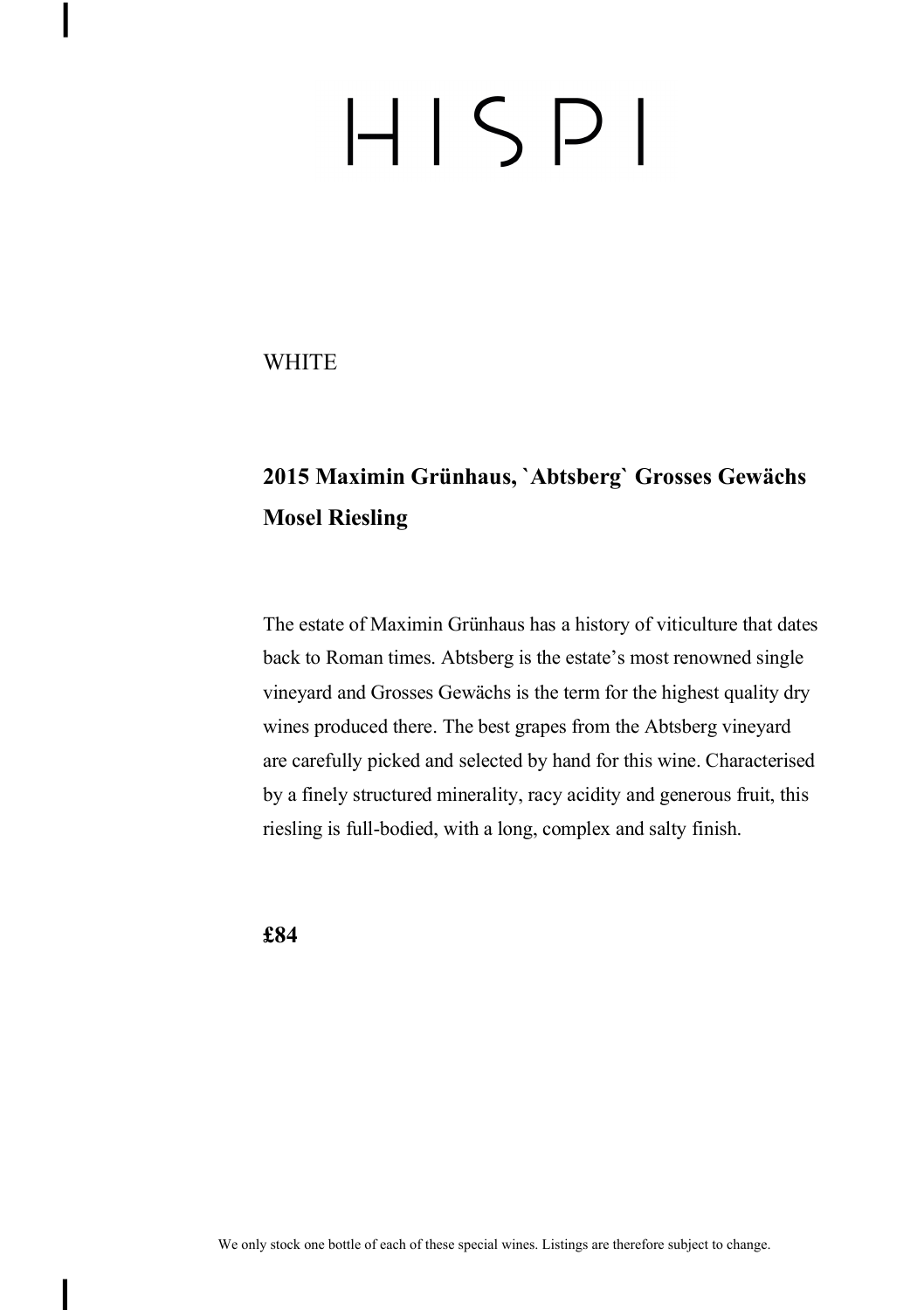RED

 $\overline{\phantom{a}}$ 

#### **2016 Henschke, `Keyneton Euphonium`**

A beautiful composition of Shiraz, Cabernet Sauvignon, Merlot and Cabernet Franc from old vines. In the words of Jancis Robinson, this wine is "an Australian classic". Full of plush, ripe dark fruits, together with herbs and spice. It is beautifully balanced and elegant.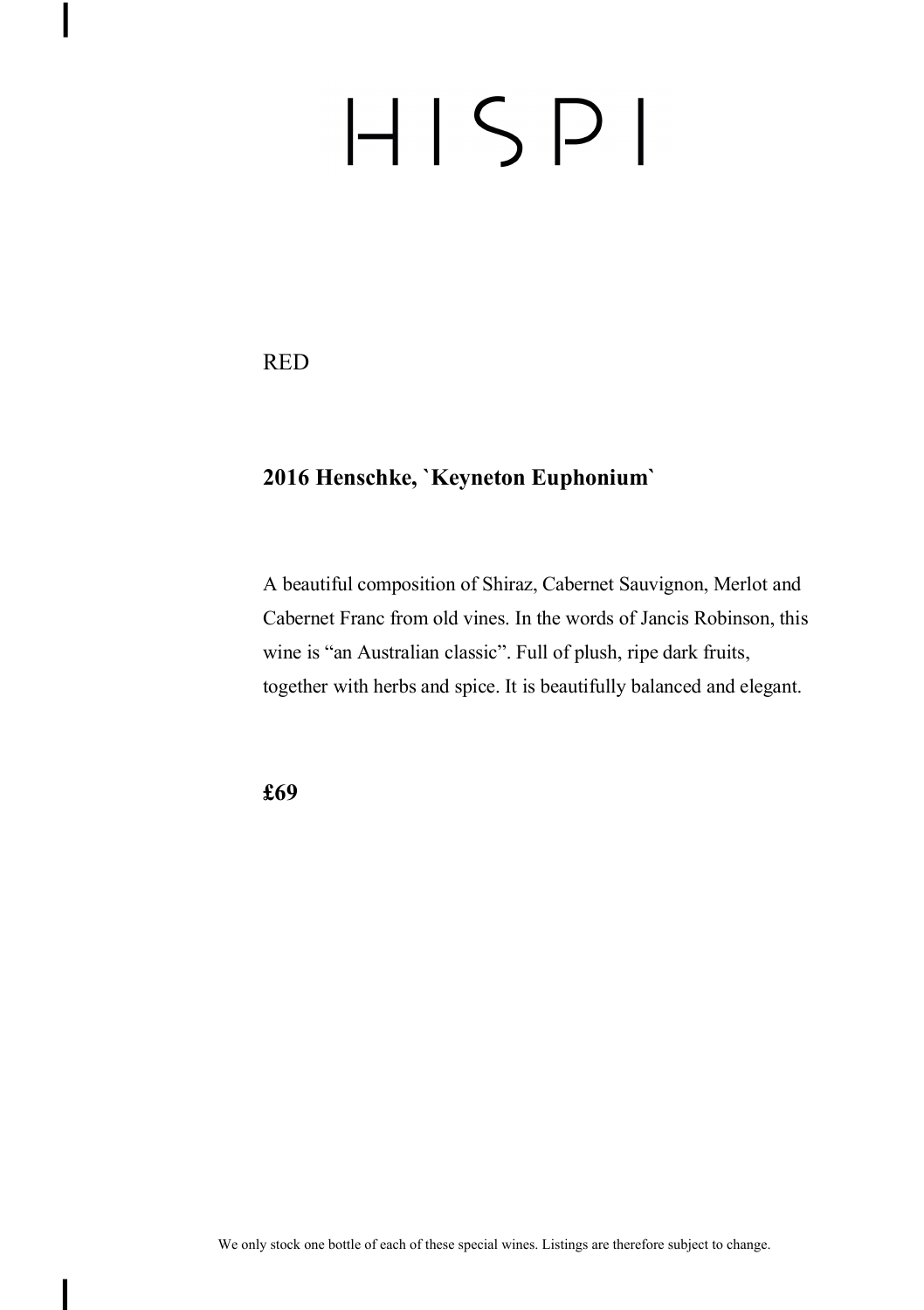RED

 $\overline{\phantom{a}}$ 

#### **2009 Château de Beaucastel, Châteauneuf-du-Pape**

The flagship wine from Châteauneuf-du-Pape's top estate is produced using all thirteen permitted grape varieties, from organically farmed old vines. 2009 was an exceptional vintage and this wine is powerful but perfectly balanced. Expect ripe cherry, blackcurrant, figs, and lavender, with spicy notes.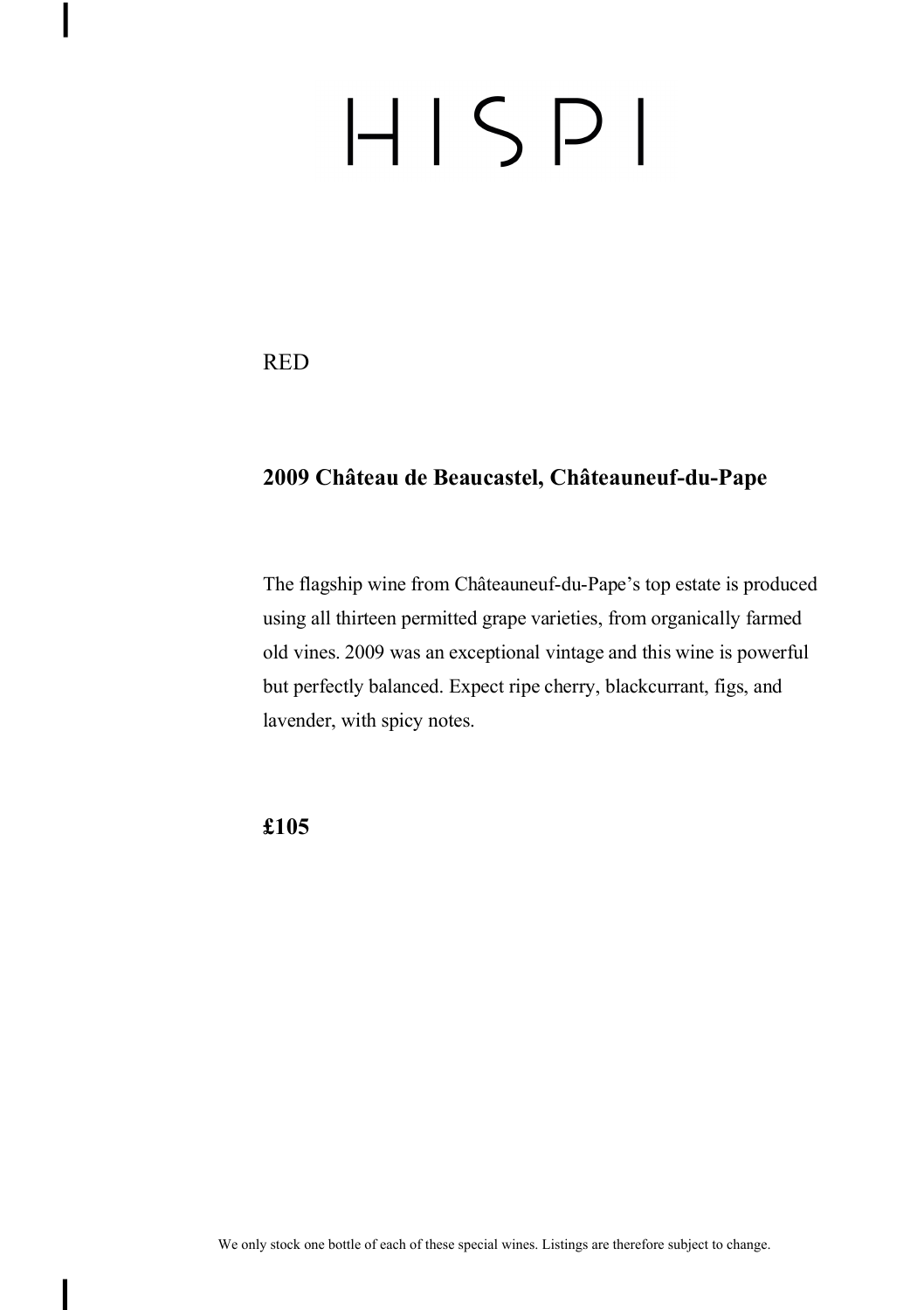RED

 $\overline{\phantom{a}}$ 

#### **2014 Château Petit-Village, Pomerol**

Château Petit-Village produces classic lush Pomerol wines. Deep ruby red in colour with an expressive, complex nose of black fruit and sweet spices. The 2014 vintage resulted in a fresh, perfumed, medium-bodied wine with velvety tannins, perfect for drinking now.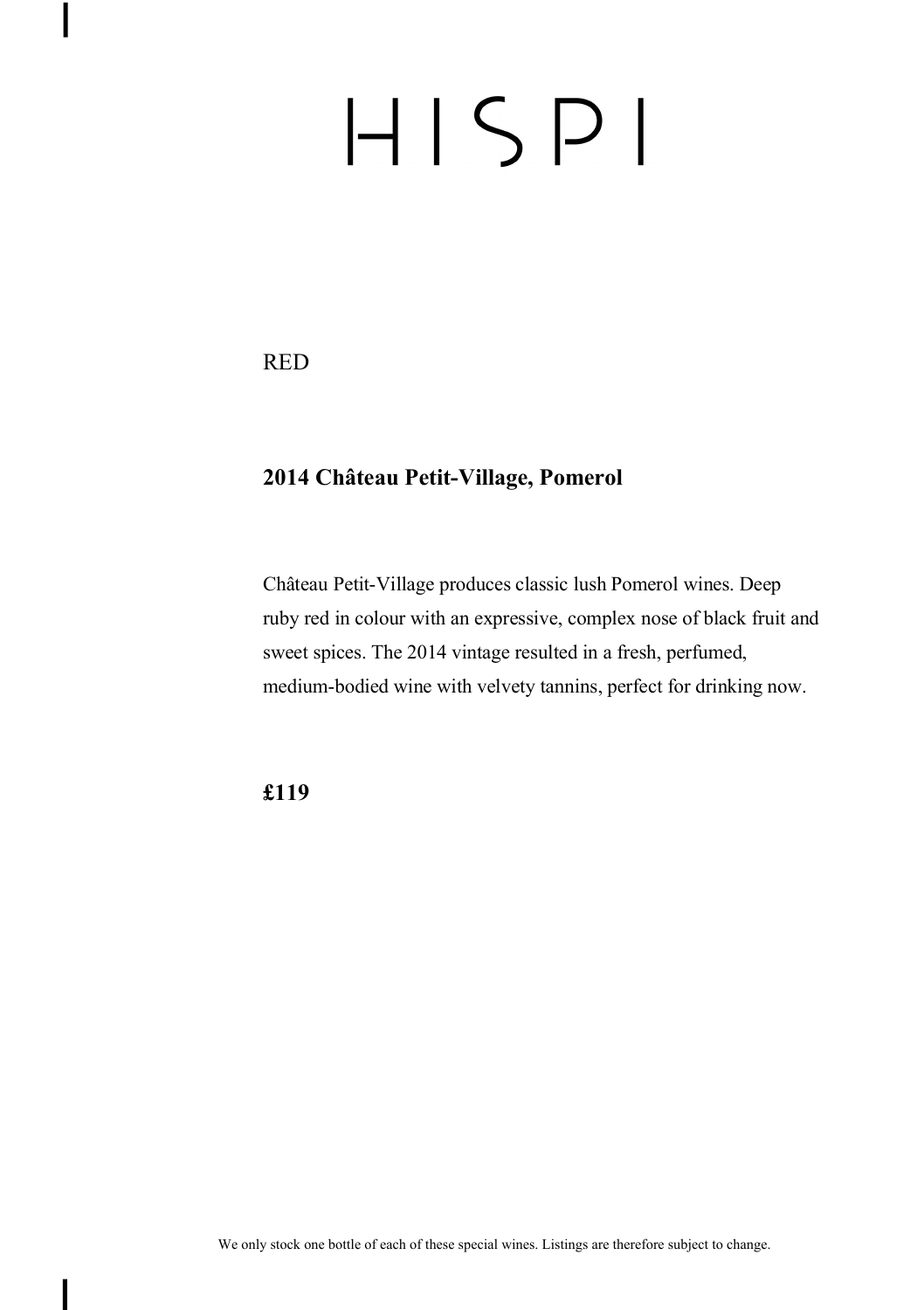RED

### **2017 Domaine de Montille, Pommard 1er Cru `Les Grands Epenots`**

Founded in the mid-18th century, this family-owned estate is one of the most historic in the Côte d'Or, with ninth generation Etienne de Montille now at its helm. The 2017 vintage is very fresh with a velvety mouth feel. It has a lovely earthy bouquet with scents of tobacco filtering through the black fruit. On the palate, it is mediumbodied with supple tannin, finely balanced and with beautifully integrated oak towards the persistent finish.

**£139**

We only stock one bottle of each of these special wines. Listings are therefore subject to change.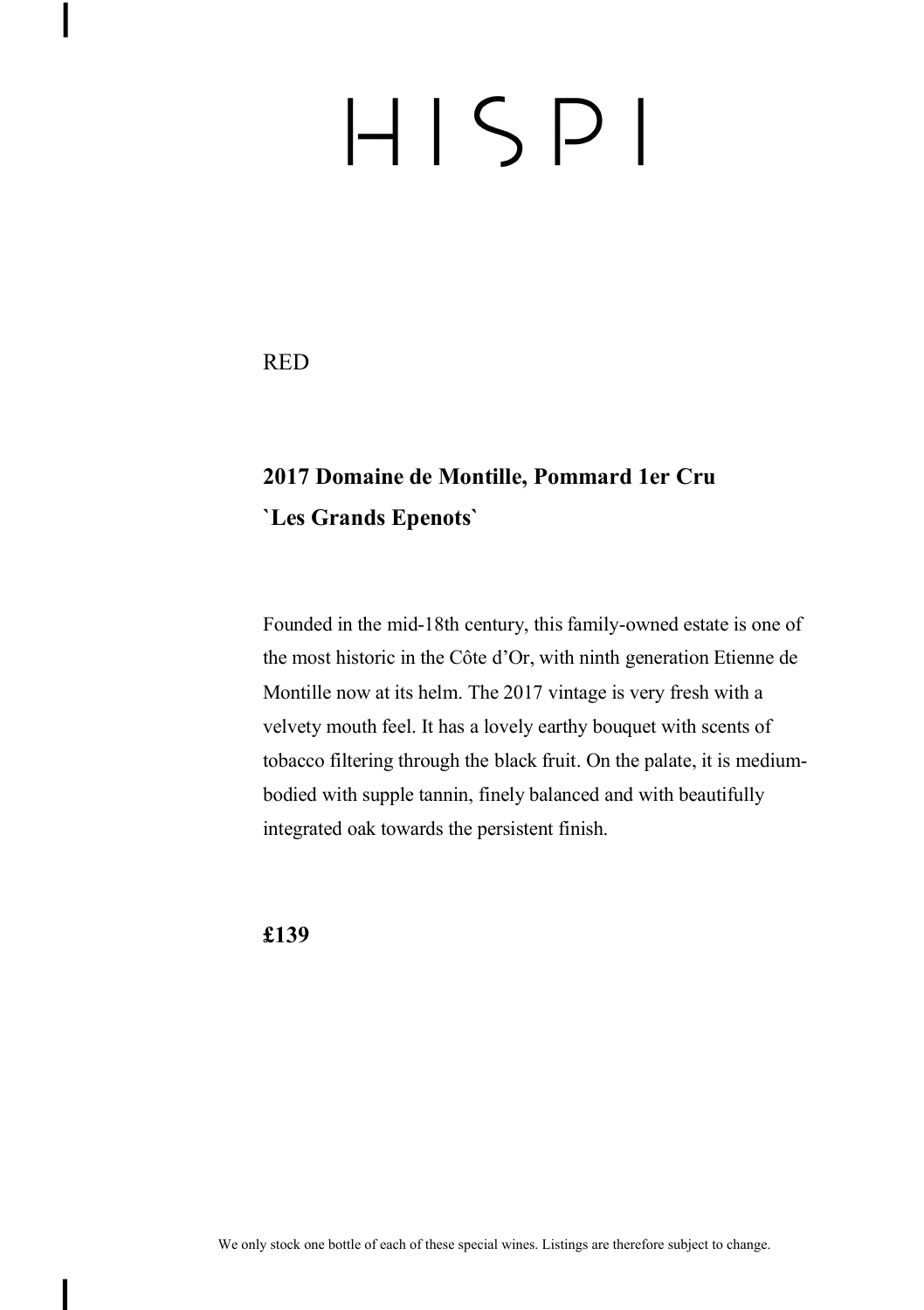RED

 $\overline{\phantom{a}}$ 

#### **2012 Fontodi, Flaccianello della Pieve**

'Flaccianello', made with the Fontodi estate's best Sangiovese, is fast becoming one of Italy's most sought-after wines. It is powerful, fleshy and ages beautifully. The 2012 vintage shows abundant richness and generosity with toned mineral nuances that are wrapped within bold flavours of dark fruit and spice. The wine is rich and velvety in texture.